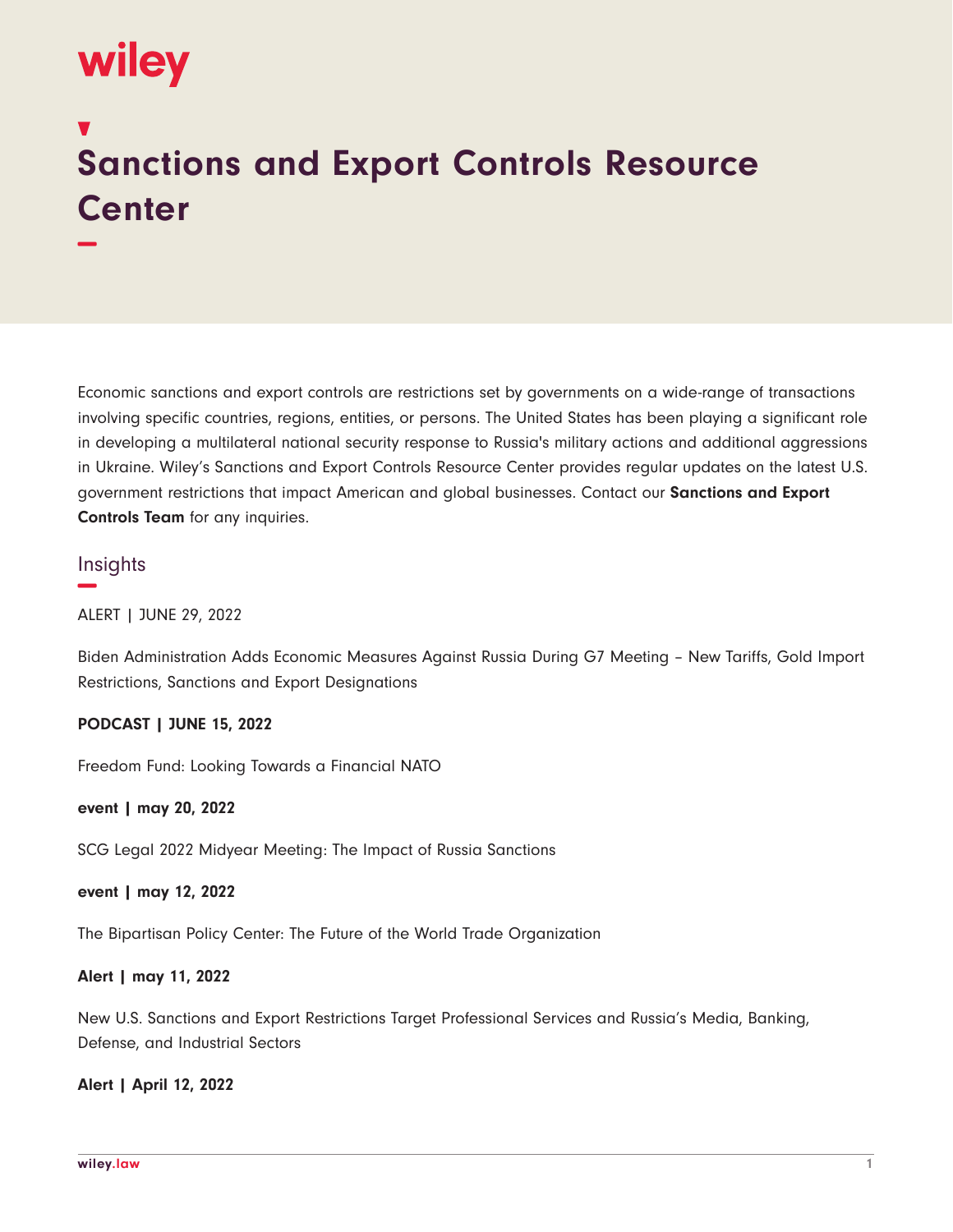Biden Administration Increases Sanctions, Export Control Restrictions Amid Russia's Continued Aggression in Ukraine

# **View Additional −**

# **MEDIA MENTION | April 11, 2022**

Contractors Feel Impact Of Russia Trade Disruptions

#### **MEDIA MENTION | April 11, 2022**

Former BIS official: China will violate export controls on Russia. Can the U.S. catch it?

#### **event | April 11, 2022**

Negotiable Hostilities - Part III: Doing Business with Russia in the Current Crisis

#### **Alert | April 7, 2022**

UPDATE: Senate and House Pass Bill Suspending Normal Trade Relations with Russia

# **Alert | April 5, 2022**

Treasury, Commerce Target Russia's Tech Sector, Defense Industrial Base

Media Mention | March 28, 2022

Another potential casualty of Ukraine war: global tech standards

EVENT | MARCH 24, 2022

2022 Wiley National Security Series: The Latest on Economic Sanctions and Export Controls: Russia, Ukraine, and Belarus

#### **media mention | march 17, 2022**

Russia Export Applications Expected to Drop, Compliance to Grow More Challenging

**Alert | March 14, 2022**

Biden Administration Imposes New Round of Russia Sanctions

**Alert | March 14, 2022**